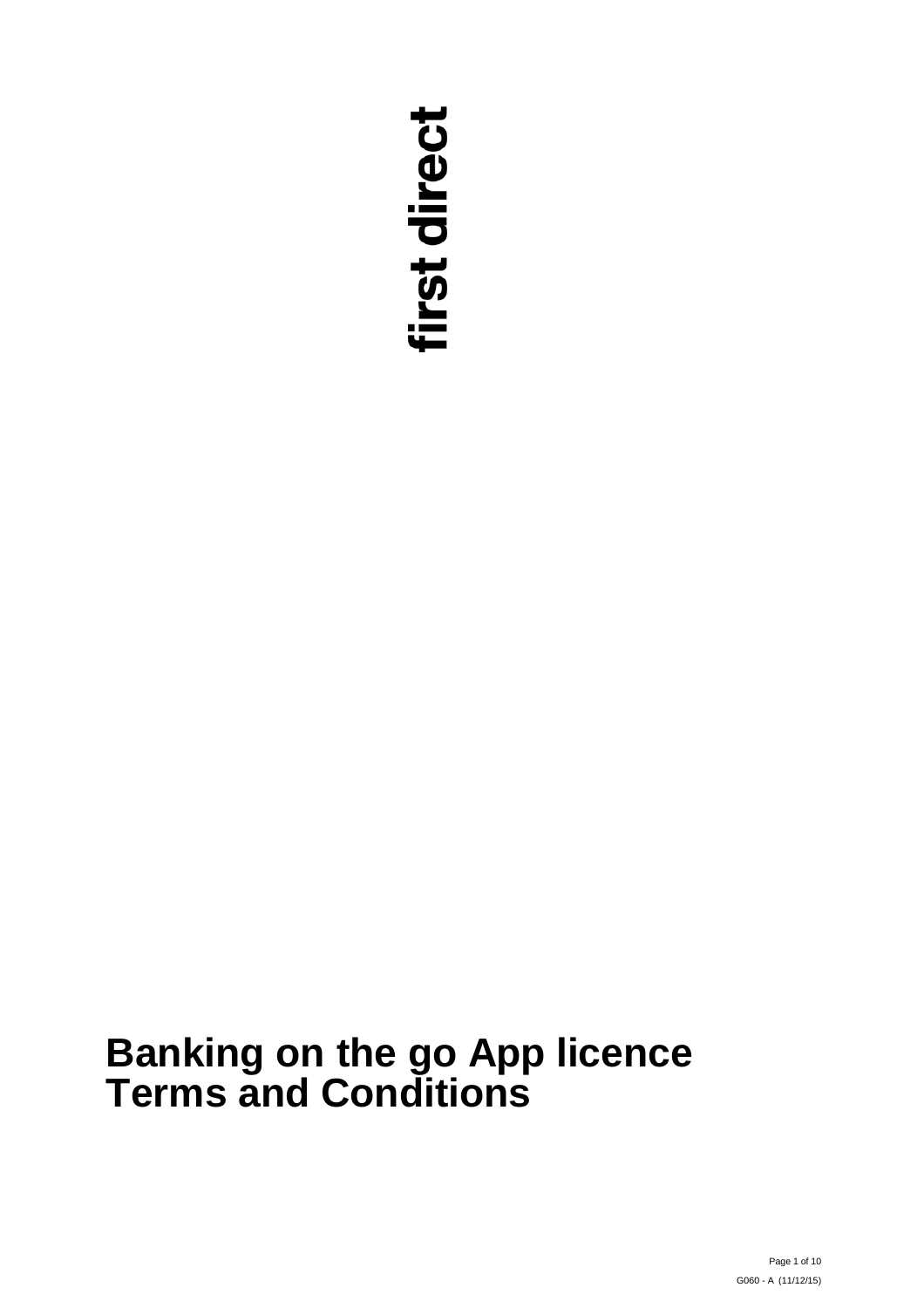# **Banking on the go App licence Terms and Conditions**

#### **Summary of the Terms and Conditions**

This Summary sets out key details about the Banking on the go App. It forms part of the Banking on the go App Licence Terms and Conditions (Terms). You should read it carefully together with the rest of the Terms and the important information at the end of this document.

The Banking on the go App allows you to access some of our Internet Banking service in a format which is easier to view on a mobile device. You can set up a Digital Secure Key within the App (if you are using a device which supports this functionality) which you can use to log into Internet Banking and this App.

You can log onto the Banking on the go App by either:

- **1** entering your Username and a password which you have created within Internet Banking;
- **2** entering a Digital Secure Key Password. You can set up a Digital Secure Key on any mobile device that supports this functionality; or
- **3** entering your Username and a Log on Security Code generated by a Secure Key or Digital Secure Key located on another device.

Features of the Banking on the go App:

- you can make bill payments to people or organisations in the UK that you have recently paid using Internet Banking
- you can transfer money between your **first direct** accounts
- you can view your account balances
- you can view up to the last 90 transactions on your accounts
- you can set up a Digital Secure Key that you can use to access our full Internet Banking service (if you are using a device which supports this functionality). •

For more details about Banking on the go App features, including details of restrictions, please see Clauses 2.5.

#### **Important things in our terms and conditions that you should be particularly aware of:**

#### **Security**

You should make sure you keep your mobile telephone or tablet and the security details you use to log onto the Banking on the go App safe and secure. You must let us know as soon as possible if these are lost or stolen. You may be responsible for unauthorised payments made from your accounts if you have not kept your mobile telephone or tablet and your security details safe.

#### **Charges**

We do not charge for the App. However, your mobile network operator may charge you to access the App and these charges may vary if you use your mobile phone to access the App when abroad. You are responsible for these charges.

#### **Suspension of the App**

We can suspend the App in a limited number of situations, for example, for security reasons or because we suspect the App has been used fraudulently or in an unauthorised way. We will try to tell you in advance but may not always be able to. For full details about suspension please see Clause 6.

#### **Changing the Terms**

We can change these Terms. We will tell you about changes at least 2 months in advance. For full terms and conditions about changes please see Clause 8.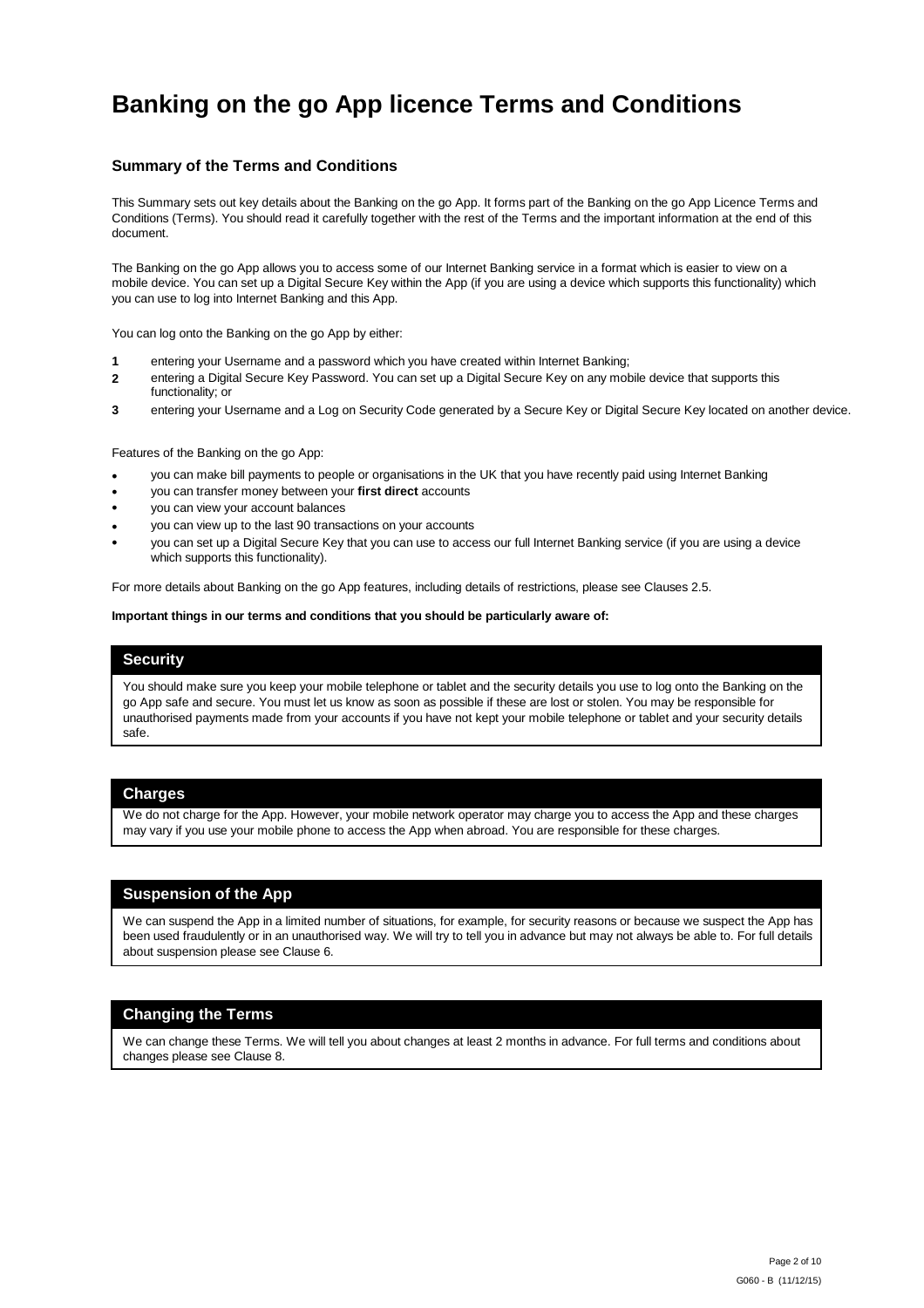# **Banking on the go App licence Terms and Conditions**

# **Banking on the go App licence Terms and Conditions**

#### **Contents**

- **1** Glossary
- **2** Using the Banking on the go App Services available within the App How to make payments using the App Things you must not do
- **3** Responsibility and availability of service Using the Banking on the go App abroad
- **4** Your Security Duties Your security obligations What to do if there is a breach of security Unauthorised transactions
- **5** Abnormal and unforeseen circumstances
- **6** Suspension of the Banking on the go App
- **7** Ending this licence
- 8 Changes<br>9 Miscellan
- **9** Miscellaneous
- **10** Privacy and cookies
- **11** Your statutory rights
- **12** Governing law and language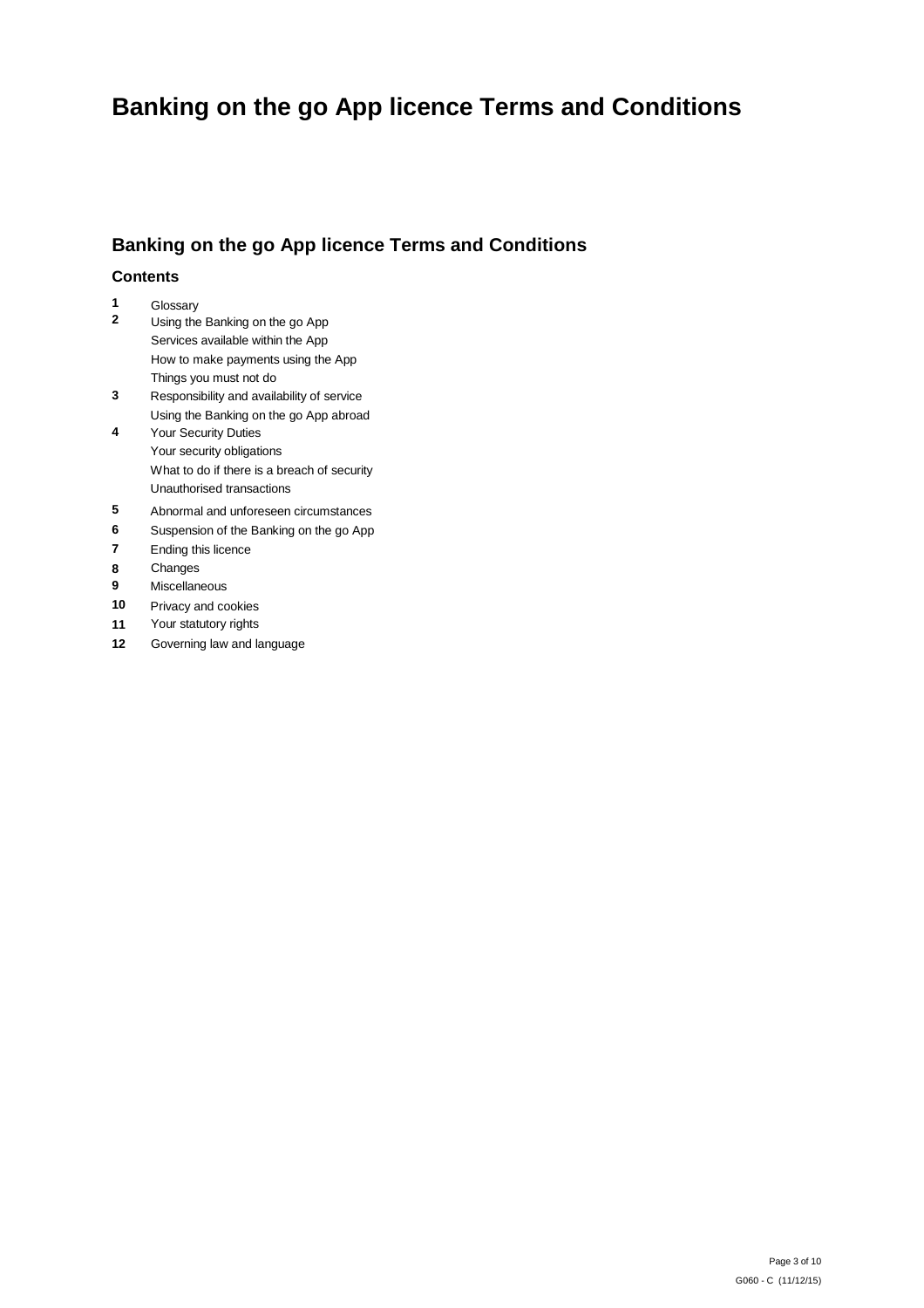These Terms apply to the App together with:

- the **first direct** Account Terms and Conditions and any other terms and conditions that apply to any account or service you can access using this App (the Product Terms); and
- any other terms and conditions that we tell you apply.
- In the event of a conflict between the App Terms and the Product Terms, the App Terms will apply.

Only the following people have rights under these Terms:

- you; and
- us; and
- the supplier of the mobile device to which you have downloaded the App; and
- the operator of the App store from which you downloaded the App.

We will also provide you with a paper copy of the App terms once you have logged on for the first time after you have downloaded the App. You will be able to view the current version of the App terms under the Help or Terms tabs within the Banking on the go App.

We give you a licence to use the App on a mobile device that you own, control or use, subject to these Terms and any Usage Rules set out in the Terms of Service of the supplying App store.

This licence shall commence when you install the Banking on the go App and shall continue until terminated as set out in Clauses 9 or 10.2.

#### **1 Glossary**

"Amazon'' means Amazon Digital Services, Inc., Amazon Media EU S.a.r.l., Amazon Services International, Inc., Amazon Servicos de Varejo do Brasil Ltda., and Amazon.com Int'l Sales, Inc and Amazon Australia Service Inc. (each an Amazon Party and together with their affiliates, Amazon).

"Banking on the go App" or "App" means the most current version of the **first direct** Banking on the go application which can be downloaded to any mobile device which runs an operating system supported by us.

"Banking on the go App services" means those services set out in Clause 2.5.

"Bill Payments" means a payment you make to someone else's account in the UK, Channel Islands and Isle of Man.

"Existing Beneficiaries" means people or organisations you have made a payment to using Internet Banking within the last 13 months and which are displayed within the App.

"HSBC Group" means HSBC Holdings plc, its subsidiaries, associated and affiliated companies.

"Internet Banking" means the **first direct** Internet Banking service. The Internet Banking Service is available by logging on at **firstdirect.com**

"Transfers" means an internal transfer you make to another one of your **first direct** accounts (including a joint account).

"you", "your" and "yours" mean the person installing the Banking on the go App.

"we", "us" and "our" mean **first direct**, a division of HSBC Bank plc, and any agents we appoint to provide all or part of the Banking on the go App.

#### **2 Using the Banking on the go App**

- 2.1 You must be registered for **first direct** Internet Banking to be able to use the Banking on the go App. The Banking on the go App can be used on a mobile device running an operating system supported by us, from which you can access the internet. However, not all of our full Internet Banking service can be accessed using the App (please see Clause 2.5 below for details of which parts of the Internet Banking service are available). Because of this, we recommend that you log onto our full Internet Banking service at **firstdirect.com** at least every 14 days. The **first direct** Account Terms and Conditions contain provisions that apply to Internet Banking which will also apply to your use of the Banking on the go App.
- You can set up a Digital Secure Key within the App on any device which supports this functionality. You can only set up a Digital Secure Key on one mobile device at a time. You can use the Digital Secure Key to log onto full Internet Banking and also to log onto the App. If you do not set up a Digital Secure Key you can log onto the App with your Internet Banking Username and other security information that we request. We notify you from time to time about changes in the security information we may require. 2.2
- 2.3 You should read any new secure e-messages we have sent you each time you log on to the App. You will be advised on the initial home screen when you log in if there are any new secure e-messages in your Inbox (if you are using a device that supports this functionality).
- Updates to the App may be issued periodically through the supplying app store. For some devices, updates will be downloaded automatically. If this does not happen, you will need to download the update yourself. We may display in-App messages when you try to log on to remind you to do this. You should log onto the App regularly to check these messages. Depending on the update, you may not be able to use the App until the latest version has been downloaded. If the latest version of the App has not been downloaded and you have set up a Digital Secure Key, you may also not be able to access Internet Banking.  $2.4$

#### **To make sure you always have access to the App and Internet Banking, you should keep your App updated.**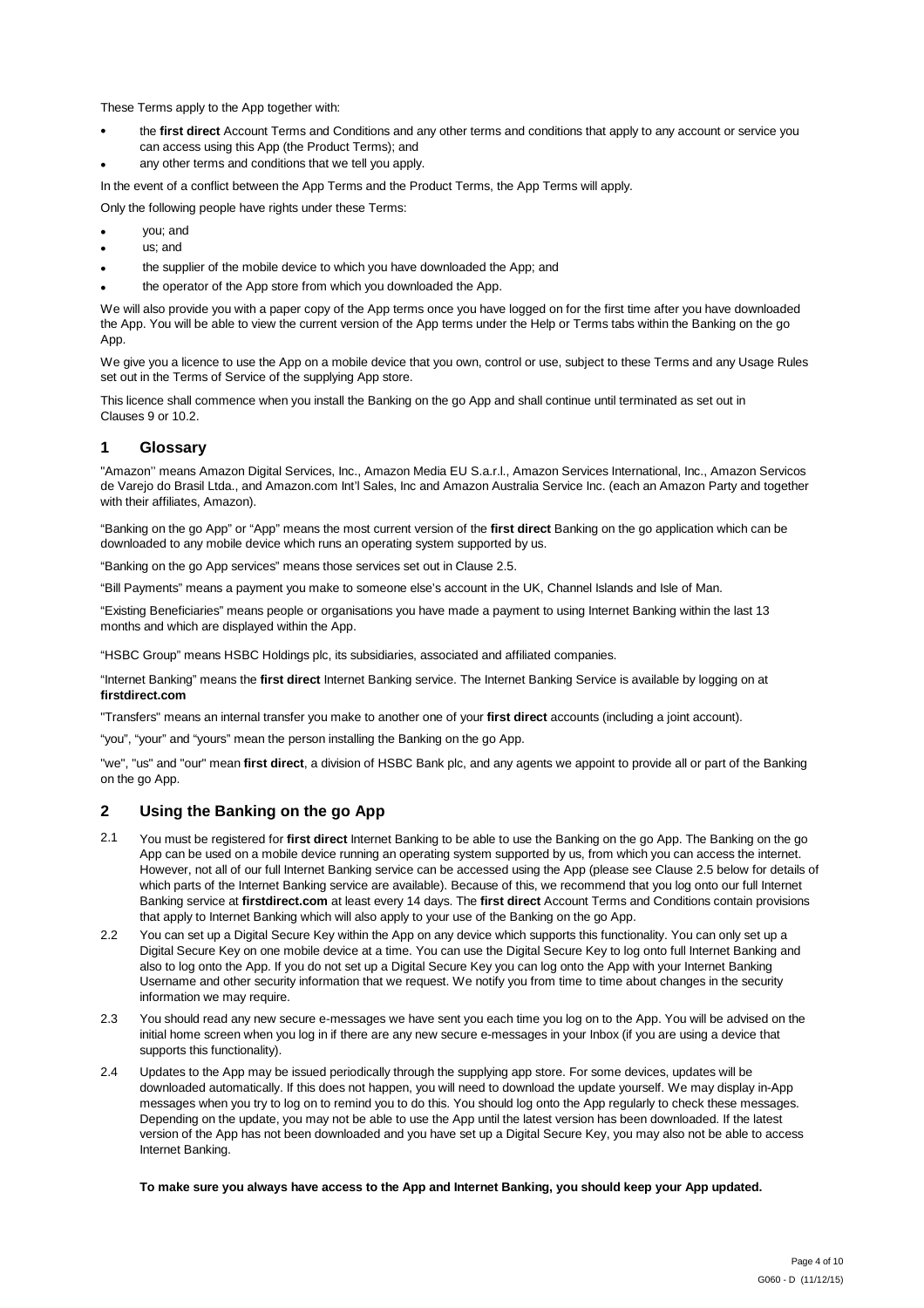Further details on how to register and use the Banking on the go App can be found at **firstdirect.com/bankingapp** in the Important Information option and from the "Information" section of the main menu within this Banking on the go App.

We will automatically log you out of the Banking on the go App if you have not used it for 10 minutes.

- 2.5 You can use the Banking on the go App to carry out the following services;
	- check the balance and available balance on selected **first direct** accounts;
	- view up to the last 90 transactions on selected **first direct** accounts (only transactions shown on your last statement and since your last statement will be available);
	- make Transfers between your sterling **first direct** accounts which are displayed within the App;
	- make Bill Payments to Existing Beneficiaries from your sterling accounts which are displayed with the App;
	- view secure e messages within your Secure Message Inbox (if you are using a device which supports this functionality); and
	- carry out any other additional service that we may provide in any future update of the Banking on the go App.

Not all of the services provided within the Banking on the go App may be available with your operating system. For more information, see our website at **firstdirect.com/mobile-banking-app** 

You must not use the Banking on the go App for any other purpose. You cannot make payments in a foreign currency using this App.

#### **How to make payments using the App**

You can make a Transfer or Bill Payment using the App by logging on, using your username, and providing other security information that we request. When you have provided your payment instructions you will be given the opportunity to edit them and you will then be asked to confirm your payment instructions. This will be your agreement for us to make the payment. For further details about these types of payments please refer to the Product Terms. 2.6

#### **Things you must not do**

- You must not copy or reproduce in any way the whole or any part of the Banking on the go App or make it available for others to copy. 2.7
- 2.8 You must not alter, modify or adapt the whole or any part of the Banking on the go App.
- You must not remove or tamper with any copyright notice attached to or contained within the Banking on the go App and you agree that as between us and you all ownership in the Banking on the go App remains with us. 2.9
- We use a very high level of encryption. The use of such levels of encryption may be illegal in jurisdictions outside the UK, Jersey, Guernsey and the Isle of Man. It is your responsibility to ensure that, if outside the UK, Jersey, Guernsey or the Isle of Man, your ability to use the Banking on the go App is allowed under local law. We are not responsible for any loss or damage you incur as a result of not being able to use, or allowed to use, the Banking on the go App in these jurisdictions. 2.10
- 2.11 You must not carry out reverse engineering of the Banking on the go App
- You must not use any Internet-based service to harm or impair anyone else's use of the Banking on the go App, and must not use such service to try to gain unauthorised access to any service, data or account by any means. 2.12

#### **3 Responsibilities and availability of service**

- While we make reasonable efforts to provide the Banking on the go App services, we will not be liable for any failure to provide those services, in part or full, due to abnormal and unforeseen circumstances beyond our control, the consequences of which would have been unavoidable despite all efforts to the contrary. This includes any suspension of the Banking on the go App services resulting from maintenance and upgrades to our systems or the systems of any party used to provide the Banking on the go App services, outages on any phone network or in the case of mobile networks where you are not in an area of mobile coverage. 3.1
- iPhone, iPad, iPod Touch and Apple are trademarks of Apple Inc., registered in the US and other countries. App Store is a service mark of Apple Inc. Android**™** is a trademark of Google Inc. The trademarks Blackberry**®** and Blackberry App World**™** is owned by Research In Motion Limited and are registered in the United States and may be pending or registered in other countries. We are not endorsed, sponsored, affiliated with or otherwise authorised by Research in Motion Limited. Windows**®** , Windows Phone**®** and Windows logo are trademarks of the Microsoft group of companies. 3.2
- The Banking on the go App is provided "as is" with no representation, guarantee or agreement of any kind as to its functionality. 3.3
- We are responsible for the Banking on the go App and its content. Apple Inc., Google Inc., Microsoft Corporation, Research in Motion Limited and Amazon do not have any responsibilities or obligations to you in relation to the Banking on the go App and will not provide any maintenance and support services for the Banking on the go App. 3.4
- 3.5 The Banking on the go App may only be installed and used by customers of **first direct**. You confirm that (i) you are not located in a country subject to a US Government embargo, or that has been designated by the US Government as a "terrorist supporting" country; and (ii) you are not listed on any US Government list of prohibited or restricted parties. Lists of these countries and parties may be found at http://www.state.gov and http://www.treasury.gov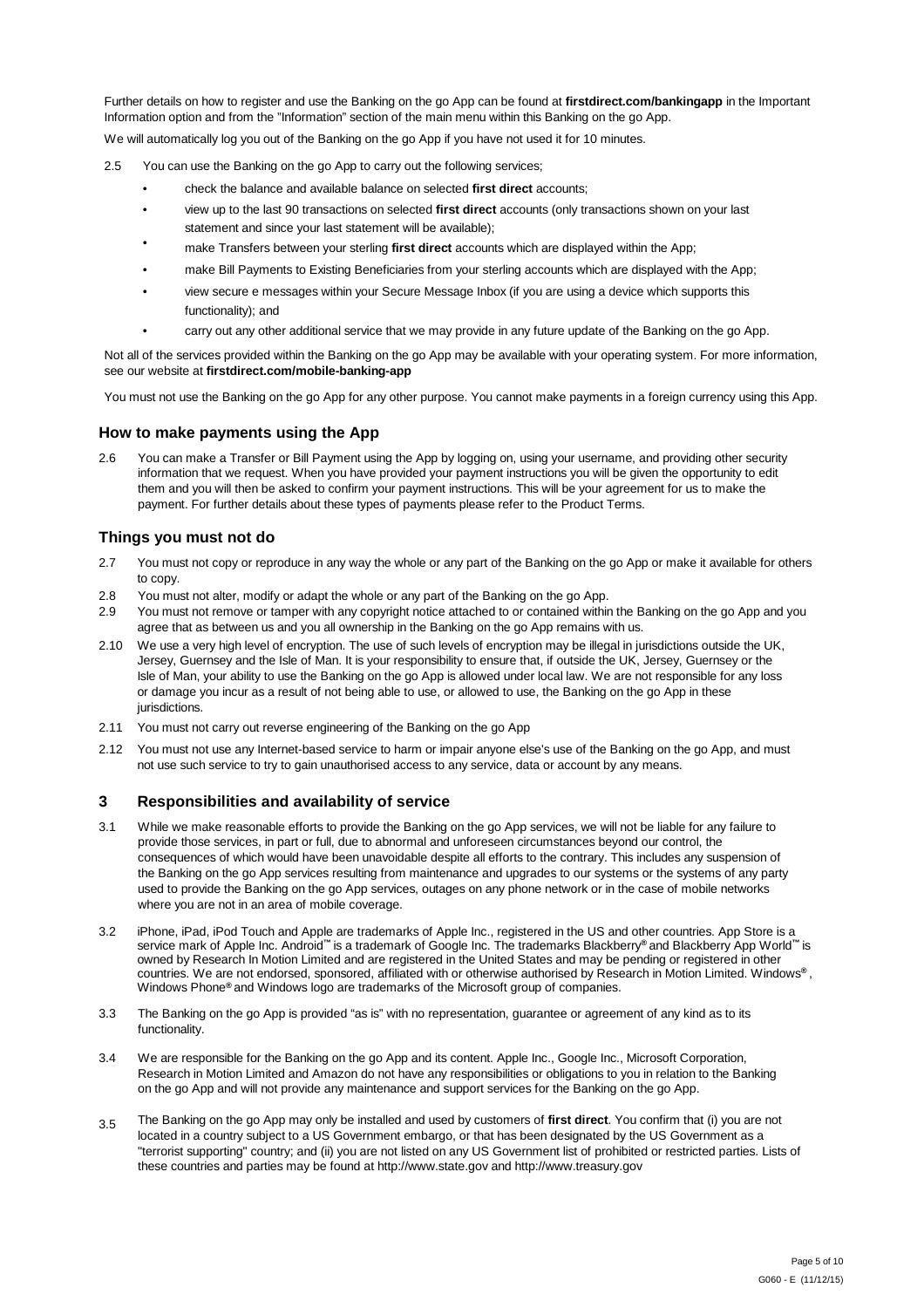- 3.6 You agree that we may use other HSBC Group companies and/or third parties to provide the App on our behalf.
- We make no warranty or guarantee that the Banking on the go App will remain available for any system and may withdraw or disable it at any time in accordance with Clause 9.2. We are not responsible to you for any losses you may incur as a result. 3.7
- 3.8 Portions of the Banking on the go App utilise open source software, for more details see **firstdirect.com/mobile-banking-app**
- Certain services, including the HSBC ATM/Branch finder, use information about your physical location sent from your mobile device (eg, GPS signals). If you use these services, you consent to us, our partners and licensees, and Google accessing, monitoring transmitting, collecting, maintaining, disclosing, processing and using your location data to enable us and Google to provide the relevant functionality in accordance with the terms and conditions, and privacy policy, of this Banking on the go App and those of Google. You will be asked to consent to the use of location services when you download the Banking on the go App or, for iOS devices, the first time you use the HSBC ATM/Branch finder tool. You may withdraw this consent at any time by turning off the location services settings on your mobile device. 3.9
- 3.10 Access to Google Maps/Google Earth APIs through the Banking on the go App is subject to the separate Google terms and conditions available at: http://maps.google.com/help/terms\_maps.html and http://www.google.com/enterprise/earthmaps/legal/universal\_aup.html

#### **4 Your Security Duties**

#### **Your security obligations**

4.1 You must take all reasonable precautions to keep safe and prevent fraudulent use of your mobile device and security information.

These precautions include:

- never writing down or otherwise recording your security details in a way that can be understood by someone else;
- not choosing security details that may be easy to guess;
- taking care to ensure that no one hears or sees your security details when you use it:
- keeping your security details unique to Internet Banking and the Banking on the go App;
- not allowing anyone else to have or use your mobile telephone or your security details and not disclosing your security details to anyone, including the police and us;
- changing your security details immediately and telling us as soon as possible in accordance with Clause 4.3 if you know, or even suspect, that someone else knows your security details, or if we ask you to;
- keeping your security details and mobile device safe;
- complying with all reasonable instructions we issue regarding keeping your security details safe;
- once you have logged onto the Banking on the go App do not leave your mobile device unattended or let anyone else use your mobile device; •
- logging out of the Banking on the go App once you have finished using the Banking on the go App services, and in particular not leaving the Banking on the go App running in the background whilst logged in (eg whilst multi-tasking, or running other apps); •
- avoiding using 'jailbroken' or other potentially compromised operating systems, or running unapproved software or apps from unknown or untrusted sources; •
- follow all security measures provided to you by the manufacturer of your mobile device operating system that apply to your use of the Banking on the go App or your mobile device (although you should never disclose your security details to them or information about your accounts with us). •
- After initial registration we will never contact you (or ask anyone to do so on our behalf) with a request to disclose your security details in full. If you receive any such request from anyone (even if they are using our name and logo and appear to be genuine) then it is likely to be fraudulent and you must not supply your security details to them in any circumstances. Additionally, you should report any such requests to us immediately. 4.2
- You will be responsible for all instructions given by you or anyone acting with your authority from when you log onto the Banking on the go App until you log off the Banking on the go App. 4.3
- 4.4 You are responsible for making sure information either shown or stored on your mobile phone is kept secure.
- 4.5 You must advise us of any change to your mobile phone number without delay.

#### **What to do if there is a breach of security**

4.6 If you know or suspect that someone else knows your security details, or has used or tried to use them, or if your mobile device is lost or stolen you must tell us without delay by calling us on **03 456 100 100**† or **+44 1132 345 678** if you are abroad, Minicom **03 456 100 147**. Lines are open 24 hours a day including bank holidays. We may ask you to co-operate with us and the police into the actual or suspected misuse of your security details, the Banking on the go App or your Account(s).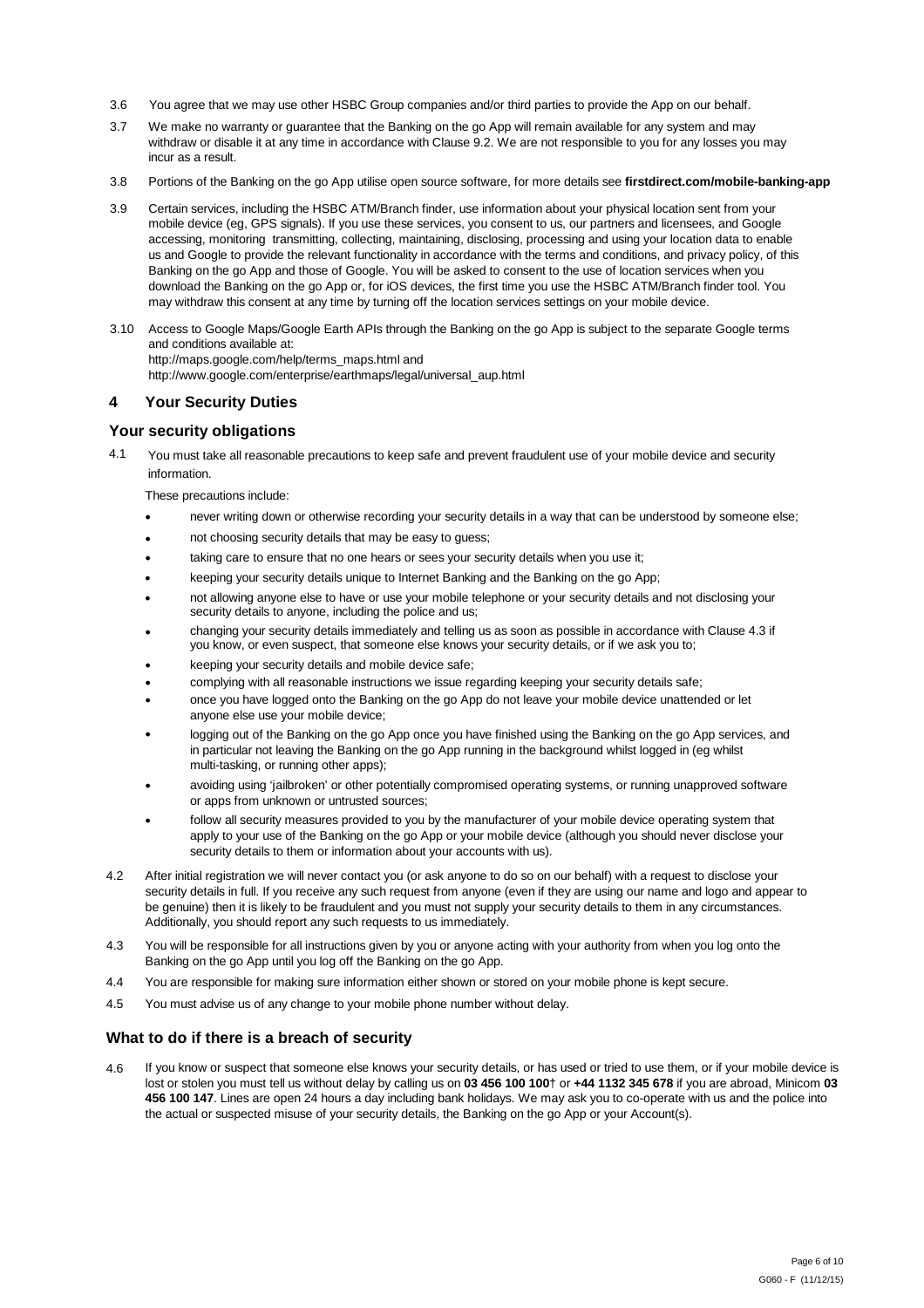#### **Unauthorised transactions**

- Please refer to the Product Terms for details about unauthorised transactions. You will be responsible for all losses arising from unauthorised transactions on your Account as a result of; 4.7
	- you acting fraudulently, or
	- you intentionally or with gross negligence failing to use the Banking on the go App in accordance with the App Terms (including keeping safe your Banking on the go security details), or
	- you intentionally or with gross negligence failing to notify us in accordance with Clause 4.3 if you know or suspect someone else knows your Banking on the go security details or has used or tried to use your security details.

#### **5 Abnormal and unforeseen circumstances**

We are not responsible if we do not comply with any of the App Terms:

- due to abnormal and unforeseeable circumstances beyond our control, the consequences of which would have been unavoidable despite all efforts to the contrary; or
- where our failure to comply is due to our obligations under European or national law.

#### **6 Suspension of the Banking on the go App**

We can, at any time, suspend your use of the Banking on the go App. We will do this if we think it is reasonably necessary because;

- we have concerns about the security of the Banking on the go App or Internet Banking; or
- we suspect that your Banking on the go App or Internet Banking has been used fraudulently or in an unauthorised way; or
- there is a significantly increased risk that you will be unable to repay any overdraft on any of your accounts; or
- there are UK or European legal obligations we have to meet.

If we do suspend your use of the Banking on the go App we will also suspend any other use by you of Internet Banking. We will usually give you advance notice of any suspension and tell you why. However, we will not do so if this would compromise our reasonable security measures or it is unlawful to do this. Occasionally we may not be able to contact you to give you advance notice.

If you have entered incorrect log on details on several occasions we will suspend your access to the Banking on the go App and Internet Banking. If this happens, you can reset your log on details within Internet Banking provided you can identify yourself and answer our reset security questions. Otherwise, you will need to telephone us.

You can ask us to lift any suspension by calling us on **03 456 100 100**†.

#### **7 Ending this licence**

- You can end this licence at any time by selecting "Service Options" from the menu in the Banking on the go App and then selecting "Cancel service" or you can contact us by telephone or in branch. You should also delete the Banking on the go App from your mobile device. 7.1
- 7.2 We can end this licence with you immediately in the following situations;
	- if you have not used the Banking on the go App for 12 months you will have to re-register in order to use the Banking on the go App again; or
	- if you have seriously or persistently broken any of the App Terms or the Product Terms including where
		- you are, or we reasonably suspect you may be, using or obtaining, or allowing someone else to use or obtain, an account, service or money illegally; or
		- your account is, or we reasonably suspect your account is, being used for an illegal purpose; or
		- you are, or we reasonably suspect you may be, acting fraudulently; or
		- your behaviour is improper, for example you act in a threatening or violent manner towards staff, which makes it inappropriate for us to maintain your account; or
		- you were not entitled to open your account or take out your service; or
		- we have demanded that you repay an overdrawn balance on your account to us and you fail to do so; or
		- we have reasonable grounds to suspect that your security details have not been kept safe; or
		- if we have reasonable grounds for believing you have committed or are about to commit a crime in connection with your account; or
		- if you have not satisfied any anti-money laundering requirements.
	- there has been or we suspect there has been fraud involving any of your accounts or any transactions on any of your **first direct** accounts; or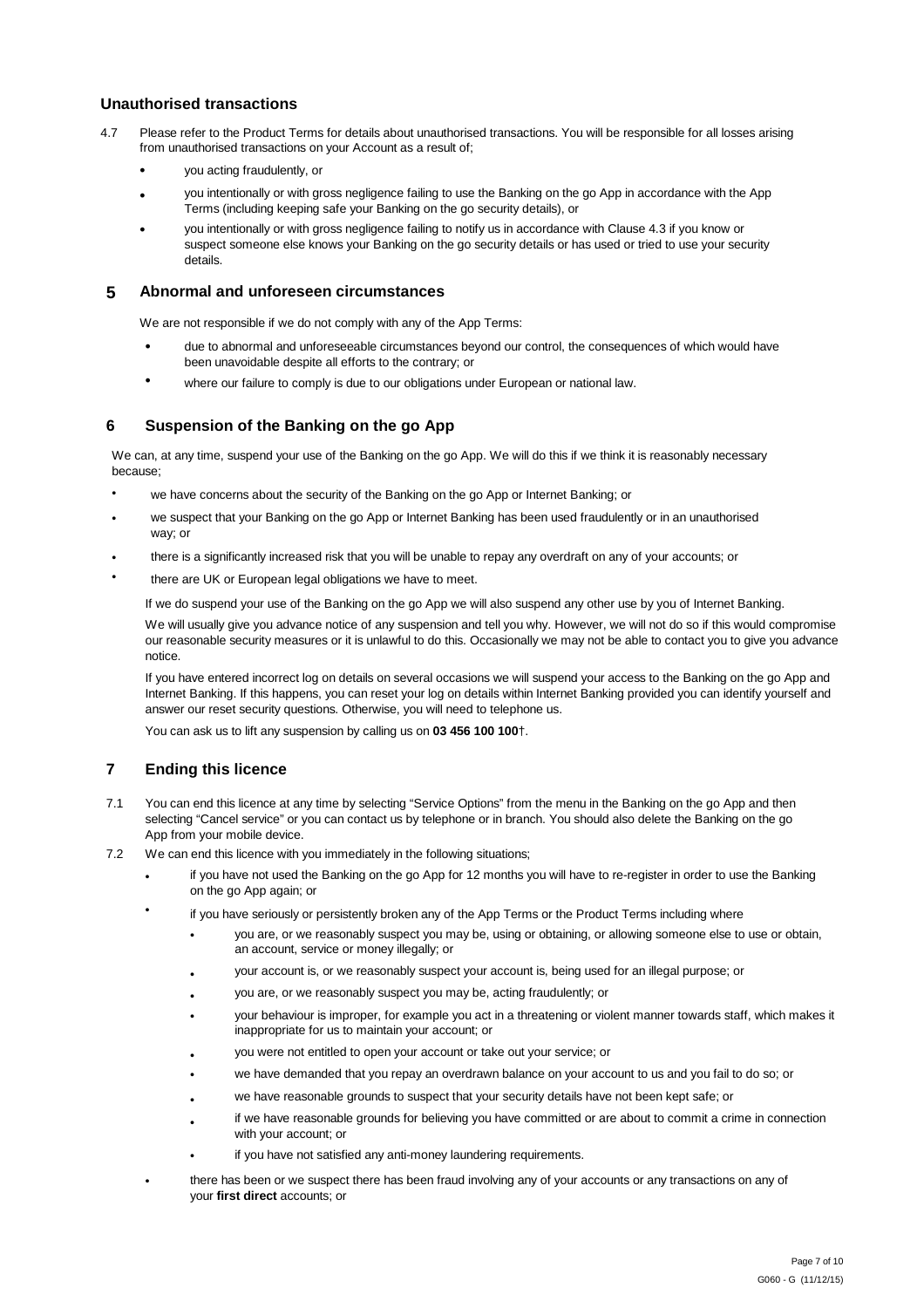- if there has been or we suspect there has been suspicious activity on your account; or
- we have reasonable grounds to suspect unauthorised or fraudulent use of your security details; or
- if the Banking on the go App is withdrawn by the manufacturer of your mobile device operating system, any intermediary; or
- if we cease to support the Banking on the go App on your mobile device or the operating system it runs; or
- if you cease to hold any account, product or service with us for which the Banking on the go App may be used; or
- if we reasonably consider that by continuing the contract:
	- we may break a law, regulation, code, court order or other duty; or
	- we, or another HSBC Group company, may be exposed to action or censure from any government, regulator or law enforcement agency.

We will notify you personally immediately after we have terminated the licence. This can include SMS, a message when you log onto the App, by post, by e-mail, by secure e-message, by a message on your statement, or in any other way that will be sent to you individually.

- 7.3 We may end this licence for any other reason by giving you at least two months' personal notice.
- 7.4 Upon termination of this licence for any reason;
	- you must remove the Banking on the go App from your mobile device and destroy all copies of the Banking on the go App including all components of it in your possession; and
	- all rights you have in respect of the Banking on the go App will immediately end.
- 7.5 You must delete the Banking on the go App from your mobile device if you change your mobile device or dispose of it.

#### **8 Changes**

- We may change the App Terms (including, but not limited to, introducing new charges and changing the types of payments you can make using the Banking on the go App) at any time. We will tell you about the changes by post, by e-mail, or by placing details of the change within Internet Banking at least 2 months before the changes take effect. 8.1
- You may end this licence within two months of the date of any advance notice of a change we send to you, or, if longer, up to the date the change is due to take effect. There will be no charge for this. If you do not tell us that you want to end this licence, and if we do not hear from you before the date each change is to take effect, then you will be deemed to have accepted the change and it will take effect automatically. If you do not accept the change, we will take this as notification that you wish to end the licence immediately. 8.2

#### **9 Miscellaneous**

- The Product Terms set out your agreement with us concerning our use and sharing with other parties of information about you. Without limiting the Product Terms, you agree that we may use other HSBC Group companies and/or third parties to provide the Banking on the go App on our behalf. 9.1
- If any part of the App Terms becomes invalid, illegal or unenforceable, this will not affect the validity of the remaining App Terms. 9.2
- If we allow you some extra time to meet your obligations or do not use some of our rights, this does not mean that we will do so again. 9.3

#### **10 Privacy and cookies**

The **first direct** Account Terms and Conditions and the Product Terms set out how we will use and handle your personal data, including any personal data collected via the Banking on the go App. The Banking on the go App stores and accesses software (often referred to as 'cookies') on your device to aid security, maintain the connection to our systems, allow us to monitor how the Banking on the go App is being used, and store your preferences.

#### **11 Your statutory rights**

Nothing in the App Terms will reduce your statutory rights including your rights relating to mis-described accounts or services, the fairness of terms on which they are provided to you, any rights you may have to close your account and/or claim compensation. For further information about your statutory rights contact your local authority Trading Standards Department or the Citizens Advice Bureau.

#### **12 Governing law and language**

The laws of England and Wales apply to these App Terms and how we dealt with you before this licence applied. The App Terms are in English and all communications we send to you will be in English.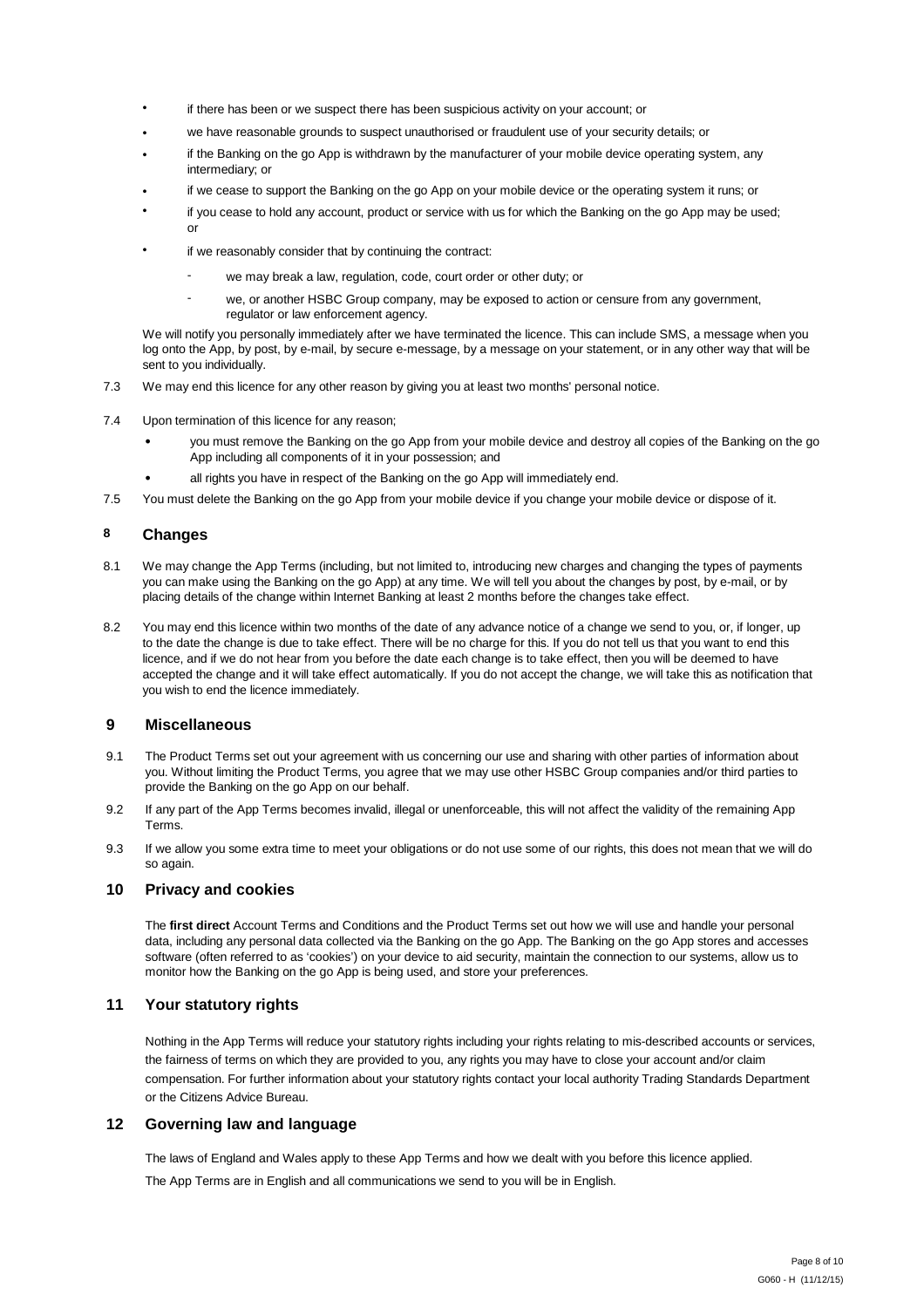# **Important information**

### **Information about us**

**first direct** is a division of HSBC Bank plc which provides financial services as its main business.

HSBC Bank plc are incorporated in England and Wales and are established at 8 Canada Square, London E14 5HQ which is our registered office. HSBC Bank plc's registered VAT number is GB365684514 and its company register number is 14259.

If you want to contact us with a general enquiry please call us on **03 456 100 100**†.

You can also send us a secure message though our Internet Banking service at hsbc.co.uk

## **Our regulators**

**first direct** is a division of HSBC Bank plc, HSBC Bank plc is authorised by the Prudential Regulation Authority and regulated by the Financial Conduct Authority and the Prudential Regulation Authority under reference number 114216.

In the UK, HSBC Bank plc is also authorised by the Prudential Regulation Authority and regulated by the Financial Conduct Authority and the Prudential Regulation Authority for the conduct of deposit taking, investments and general insurance business under reference number 114216 and for credit business under Interim Permission Number 6343.

In Jersey HSBC Bank plc is regulated by the Jersey Financial Services Commission for Banking, General Insurance Mediation and Investment Business and we abide by the Code of Practice for Consumer Lending. In Guernsey HSBC Bank plc is licensed by the Guernsey Financial Services Commission for Banking, Insurance, Collective Investment Schemes and Investment Business. In the Isle of Man, HSBC Bank plc is licensed by the Isle of Man Financial Supervision Commission.

# **General Information**

It is possible that taxes or costs may apply to your use of the Banking on the go App that are not paid to us or imposed by us. For example, your mobile network provider may charge you.

You will be able to use the Banking on the go App once you have downloaded the App to your mobile device and log onto the App with your Internet Banking Username and other security information that we request.

# **Cancellation**

For a period of 14 days after you have received a paper copy of the Banking on the go App Terms in the post, you have the right to cancel your contract with us. You can do this by calling us or in branch. You should also delete the Banking on the go App from your mobile device. If you do not cancel you can still end your contract with us at any time without notice.

## **How to complain**

If we do not deliver the standard of service you expect, or if you think we have made a mistake, please let us know. We will investigate the situation and, if necessary, set about putting matters right as quickly as possible. Where appropriate we will also take steps to prevent a recurrence. Please allow your local branch manager or the manager of the department concerned the first opportunity to answer your concerns and put matters right.

However, if you remain dissatisfied and would like further information about our process for resolving complaints, please ask us for our explanatory leaflet 'Listening to Your Comments'. You may be able to refer your complaint to the Financial Ombudsman Service at Exchange Tower, London E14 9SR. For accounts held in the Channel Islands or the Isle of Man you may be entitled to refer your complaint to the Financial Services Commission in Jersey or Guernsey and the Financial Services Ombudsman Scheme in the Isle of Man.